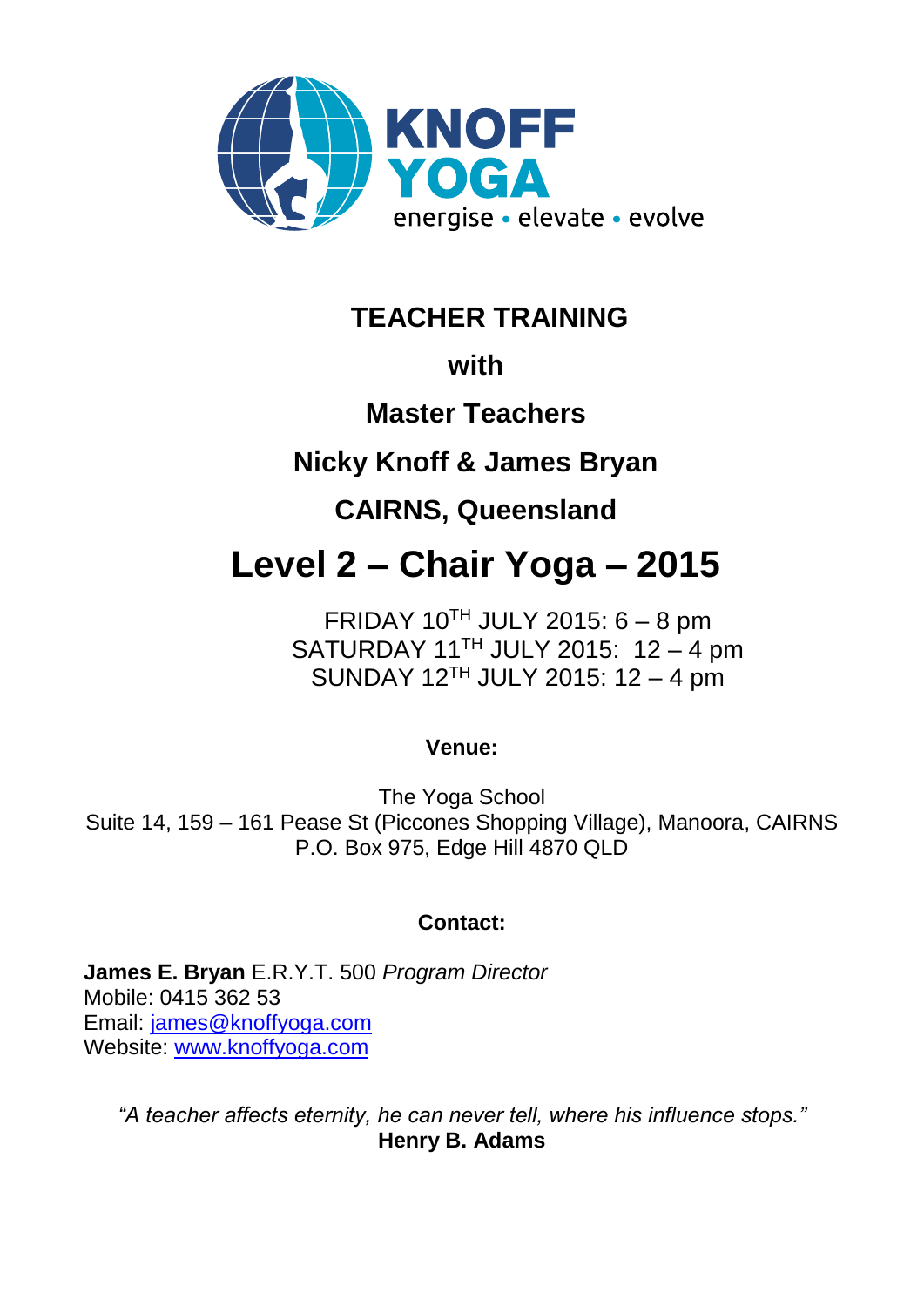#### **WHAT IS CHAIR YOGA?**

Chair Yoga is a modified form of Hatha Yoga, which allows students with disabilities, lack of mobility, balance problems, joint challenges, recovering from illness, accidents and operations, or other physical issues to participate in and enjoy the benefits of a yoga practice.

Chair Yoga is aimed at the reduced physical capabilities of a significant portion of the population – aged or otherwise.

#### **WHAT IS TAUGHT IN A CHAIR YOGA CLASSS?**

Chair Yoga is an intelligent and dynamic approach to Hatha Yoga incorporating a synergistic mix of 5 traditional elements:

- **Centering:** non-religious meditation
- **Breath Work:** yogic full breath and ujjayi pranayama
- **Postures:** anatomically aligned and structurally balanced with the aid of a chair
- **Relaxation:** savasana with legs supported
- **Yoga Philosophy:** positive, uplifting and life affirming

These 5 traditional elements are taught in the Knoff Yoga class system percentages to ensure a comprehensive and balanced program:

- Centering 5%
- Breath Work 12%
- Postures 66%
- Relaxation 12%
- Philosophy 5%

The difference is that in a Chair Yoga class, a chair is used either exclusively to support the student (**Level 1**) or as a balance aid (**Level 2**) for more physically capable students.

The two Levels of Chair Yoga use the same logical Knoff Yoga asana sequencing:

- Sun Salutations
- Standing Poses
- Arm Balancings
- Forward Bends
- Sitting Poses
- Abdominals
- Twists
- Backbends
- Inverted Poses (cooling)
- Relaxation

It is quite amazing how much can be accomplished using a chair!

Chair Yoga highlights:

- Individuality of every student
- Step-by-step progression
- Adjusting for body proportions
- Right and left weeks to ensure symmetry of body, breath and mind
- Fducation as well as exercise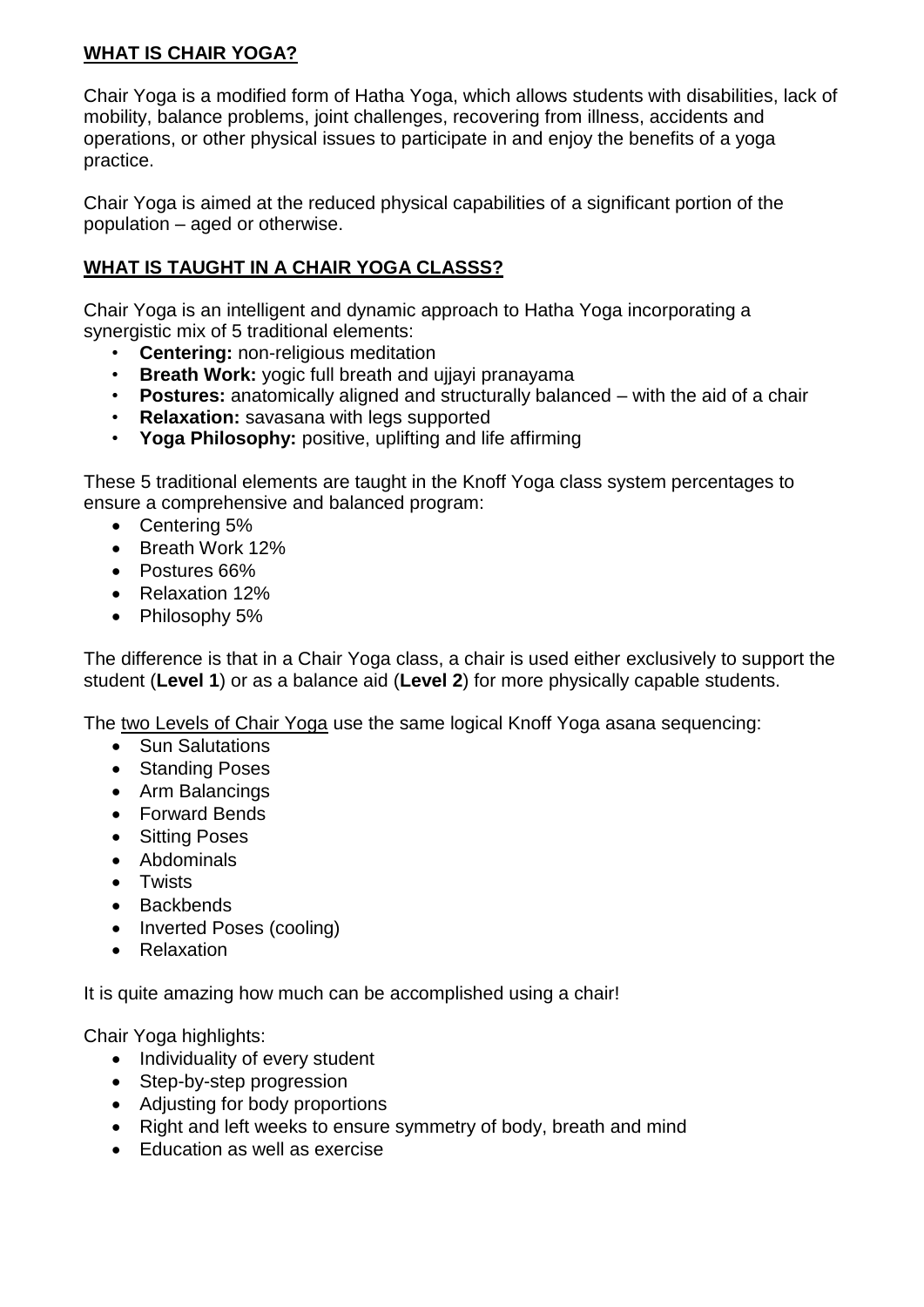#### **JOIN US FOR CHAIR YOGA TEACHER TRAINING**

Do you want to learn the skills and develop your confidence to teach yoga to physically challenged adults with Australia's only Chair Yoga Training Course? Then sign up now for our intensive Workshop where you will learn all you need to get started.

Our training emphasis is on creating a yoga practice for physically challenged adults that is gentle and safe, but also anatomically correct and prepares them to enter a normal yoga class if they so wish.

The Course is open to yoga teachers, carers, health workers, teachers or anyone interested in sharing yoga. No pre-requisites required!

#### **OPPORTUNITIES FOR TEACHING**

With the 'Baby Boomers' now entering retirement en mass, this is a great time to learn special skills to teach an aging population. The need for Chair Yoga Teachers will be huge and is just starting now!

In the USA:

- Seniors (50+) are the fastest growing market today, now comprising almost 40% of the U.S. adult population.
- Seniors control over 70% of all disposable income with \$2 trillion in spending power and more than \$1 trillion of that spent on goods and services.
- Seniors spend more on health and personal care than any other age group.

#### **For many, the word 'fall' evokes images of turning leaves, crisp apples, pumpkin**

#### **flavored lattes and scary goblins. For others, the word 'fall' evokes morbid fear.** The

Centers for Disease Control and Prevention reports that one of every three adults older than 65 years will fall each year and in that demographic, falls are the leading cause of injury and death. Even if it does not lead to injury, a fall can lead the victim to fear he/she will fall again. This fear in turn causes him/her to limit activities, which leads to reduced mobility and loss of physical fitness, and in turn increases the actual risk of falling. A classic vicious cycle.

Enter Yoga. According to a recent National Institutes of Health study, yoga is a promising intervention to manage fear of falling and improve balance, thereby reducing fall risk for older adults. Yoga also has one of the lowest barriers to entry of any exercise that improves balance.

As a yoga instructor, just think of the enormous difference you could make teaching seniors whose lives are currently limited by fear!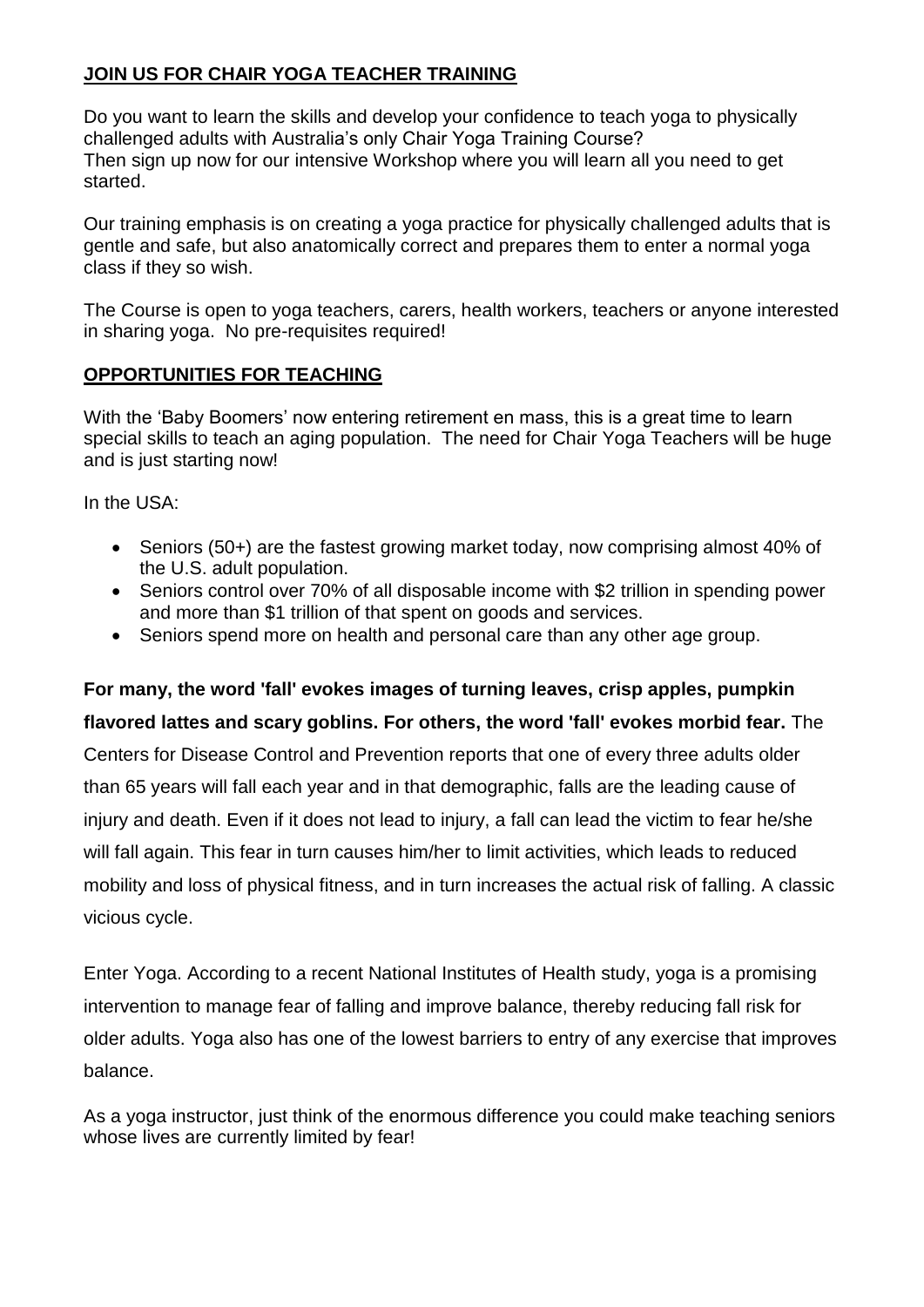### **COURSE FEES**

- Total Cost \$390
- Deposit of \$100 is required to book your place.
- Receive a **10% early-bird discount** if the full fee of **\$351** is paid six weeks before the course, by **29 May 2015**.
- Fees must be paid in full 30 days before the course, by **10 June 2015**, unless other arrangements are made.
- Refer to our Payment and Refund Policy

#### Included:

- We supply all equipment, belts, blocks and any other props necessary.
- Teacher Training Workbook
- Chair Yoga Manual
- Certificate of Course Attendance
- Listing on Knoff Yoga website 'Certificated Teachers' (if you already have appropriate teacher qualifications)

## **TIMETABLE**

## **Friday**

| $6:00 - 6:15$ pm | Welcome and Introductions                      |
|------------------|------------------------------------------------|
| $6:15 - 6:30$ pm | Hand out Manuals and discuss format for Course |
| $6:30 - 8:00$ pm | ' Chair Yoga – Level 1 Class                   |

## **Saturday**

| $12:00 - 1:30$ pm | Chair Yoga – Level 2 Class       |
|-------------------|----------------------------------|
| $1:30 - 2:00$ pm  | <b>Tea Break</b>                 |
| $2:00 - 3:30$ pm  | Teaching Methodology (Level 1) * |
| $3:30 - 4:00$ pm  | <b>Questions &amp; Answers</b>   |

## **Sunday**

| $12:00 - 1:15$ pm        | Chair Yoga class (with volunteer students)     |
|--------------------------|------------------------------------------------|
| $1:15 - 1:45$ pm         | Modifying Postures to individual student needs |
| $1:45 - 2:15$ pm         | <b>Tea Break</b>                               |
| $12:15 - 3:45$ pm        | Teaching Methodology (Level 2) **              |
| $3:45 - 4:00 \text{ pm}$ | <b>Graduation Ceremony &amp; Certificates</b>  |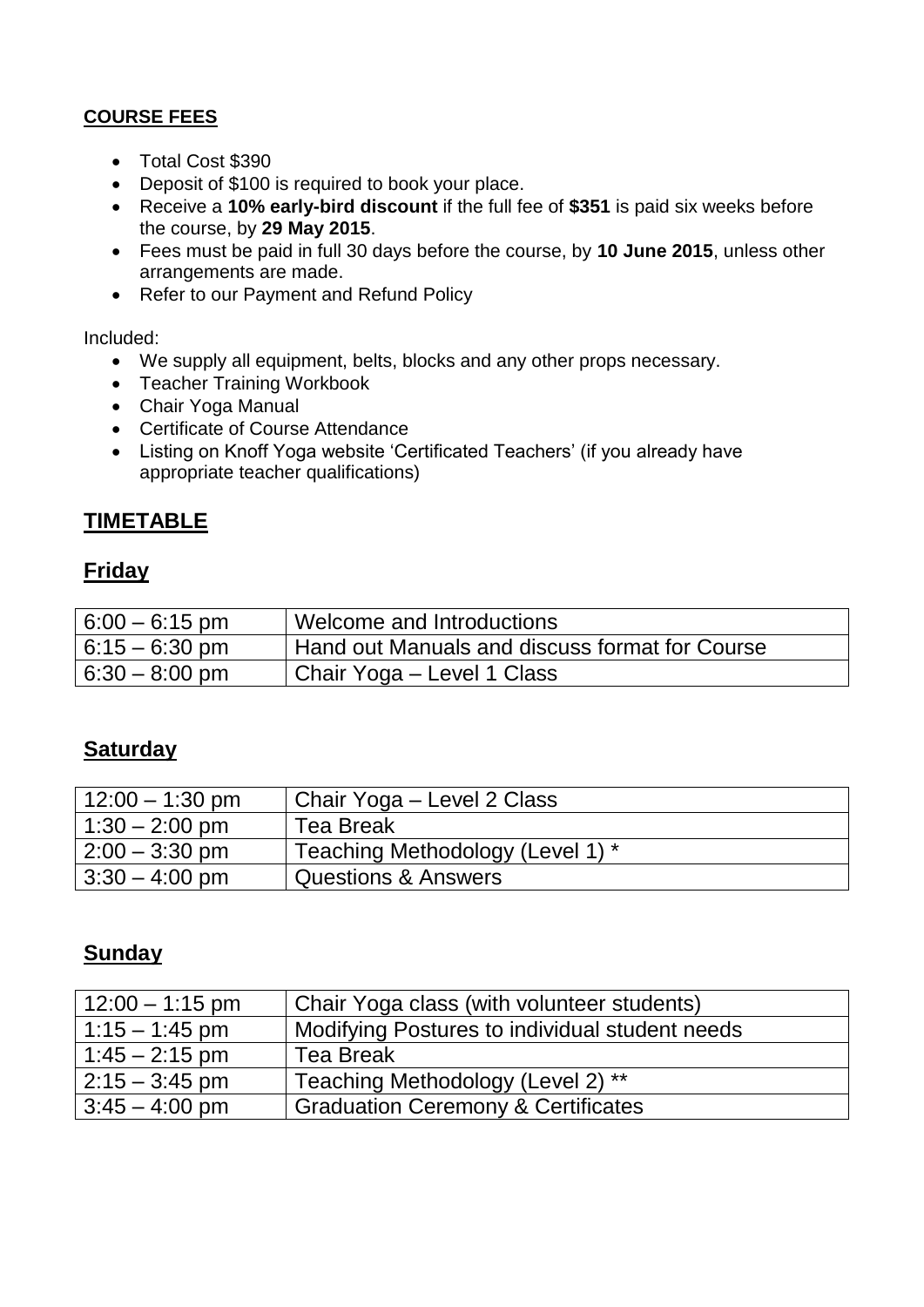#### **\* Teaching Methodology**

- 1. Structuring and managing a class.
- Meditation/Centering: Anapana breath focused awareness for calming and centering the mind.
- Yogic Full Breath: Abdominal, Thoracic & Clavicular breathing.
- Level 1: 2 x Sun Salutations & 20 x Postures.
- Savasana/Relaxation: Guided relaxation to help your students learn how to undo knots of tension and balance their nervous system.

#### **\*\* Teaching Methodology**

- Yoga in Daily Life: How to bring yoga into daily activities and home life of your students.
- Ujjayi Pranayama: Controlled Expanded Breathing.
- Level 2: 2 x Sun Salutations & 29 x Postures.
- Savasana/Relaxation: Guided relaxation to help our students learn how to undo knots of tension and balance their nervous system.

#### **WHAT IS COVERED IN THE TRAINING?**

#### ♦ Tailoring yoga to different physical capabilities

You will learn how to modify traditional yoga poses to make them accessible and safe for different levels of physical capabilities. You will also learn suitable meditation and pranayama techniques together with the use of positive yoga philosophy.

#### ♦ Yoga Poses (asana)

You will learn two levels of Chair Yoga allowing you to progress your students and keep them enthusiastic about attending your classes.

#### **Level 1**

- 2 Sun Salutations
- 8 Standing Poses
- 2 Forward Bends
- 5 Sitting Poses
- 2 Abdominals
- 2 Twists
- 1 Back Bend
- 1 Inverted Pose

#### **Level 2**

- 2 Sun Salutations
- 7 Standing Poses
- 3 Arm Balancing
- 3 Forward Bends
- 5 Sitting Poses
- 2 Abdominals
- 2 Twists
- 5 Back Bends
- 1 Inverted Pose